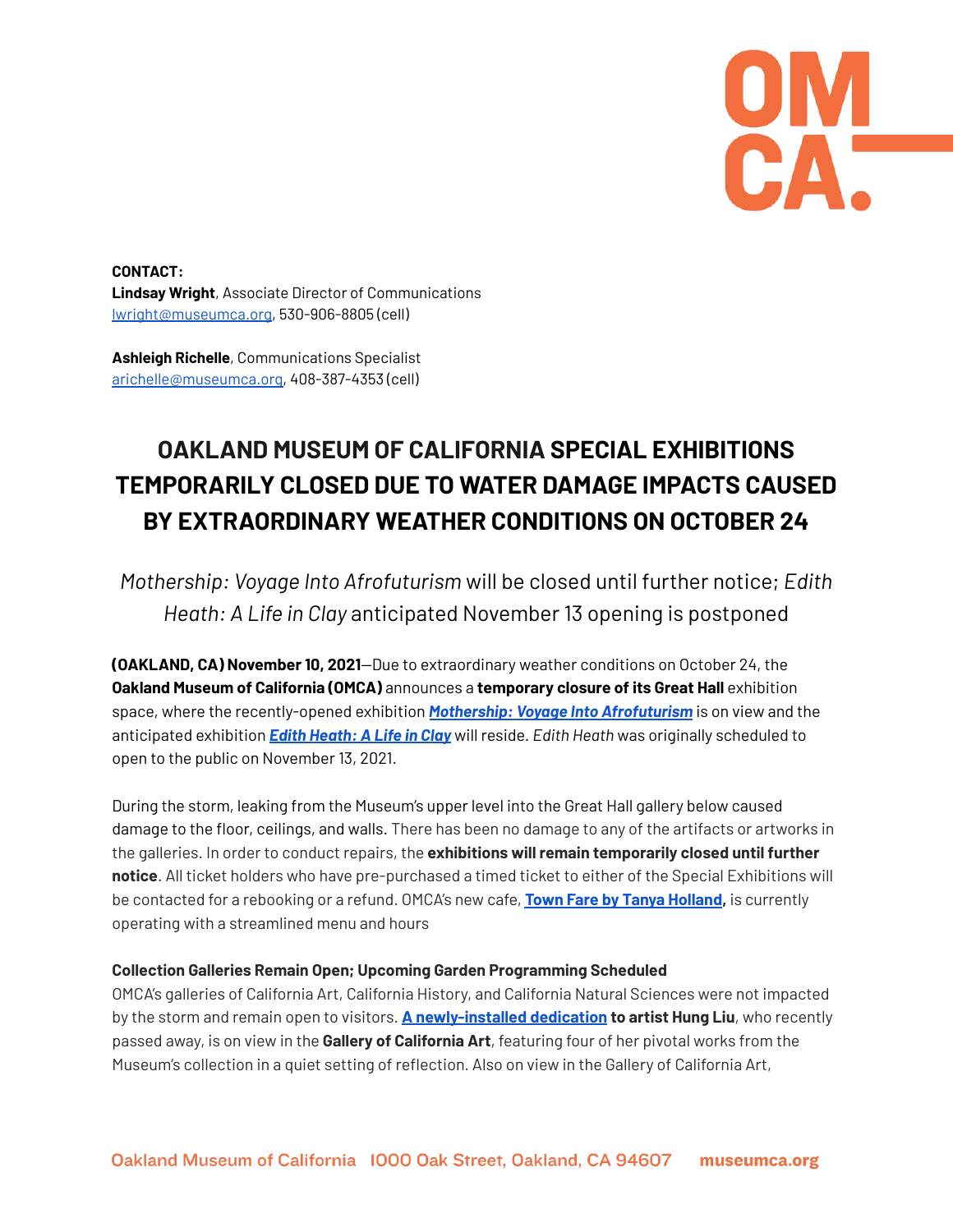

*Dorothea Lange: [Photography](https://museumca.org/projects/dorothea-lange-photography-activism) as Activism* showcases some of the most powerful photographs of the 20th century, drawn from Lange's personal archive gifted to OMCA over 50 years ago.

In the **Gallery of California History**, two of OMCA's most popular installations include *Black [Power,](https://museumca.org/projects/black-power)* drawing from OMCA's groundbreaking 2016 exhibition *All Power to the People: Black Panthers at 50.* The installation illustrates the creative ways Black anti-racist activists in California supported their communities and challenged the U.S. government. Visitors to the gallery can also immerse themselves in the multimedia video installation *[Question](https://museumca.org/projects/question-bridge-black-males) Bridge: Black Males,* presenting nuanced portraits of past, present, and future of Black men in American society through intimate videos woven together.

On the Museum's lower level near the **Gallery of California Natural Sciences**, don't miss the newly-installed *ofrenda* **in honor of El Día de los [Muertos](https://museumca.org/el-dia-de-los-muertos).** Created by OMCA's El Día de los Muertos Volunteer Community Committee in remembrance of COVID-19 victims, the ofrenda (altar) provides an opportunity to honor those whom we mourn in the community and to create personal offerings to add to the ofrenda. Also on the lower level inside of the Gallery of California Natural Sciences is the compelling exhibition *You Are Here: [California](https://museumca.org/exhibit/you-are-here-california-stories-map) Stories on the Map,* showcasing a diverse range of maps from Oakland, the Bay Area, and California that highlight everything from environmental surroundings and health conditions to community perspectives and creative artworks.

**Bring your lunch and favorite picnic blanket** to OMCA's recently-launched garden program, **[Lunchtime](https://museumca.org/lunchtime-sessions) Sessions: Music, Dance, and [Storytelling](https://museumca.org/lunchtime-sessions) in the Garden**. Held for free every Thursday and Saturday starting at noon, visitors are invited to come together and enjoy a range of live performances in the newly-renovated picturesque garden setting.

As visitors prepare for the holiday season, the **[OMCA](https://museumca.org/omca-store) Store** also provides an opportunity for shoppers to bring a piece of their Museum experience home to share with a loved one, featuring locally-made items such as books, artwork, jewelry, prints, and apparel. The store is open during the Museum's visitor hours, Wednesday through Sunday from 11 am to 5 pm.

## **ABOUT THE OAKLAND MUSEUM OF CALIFORNIA**

The Oakland Museum of California (OMCA) tells the many stories that comprise California, creating the space and context for greater connection, trust, and understanding between people. Through its inclusive exhibitions, public programs, educational initiatives, and cultural events, OMCA brings Californians together and inspires greater understanding about what our state's art, history, and natural